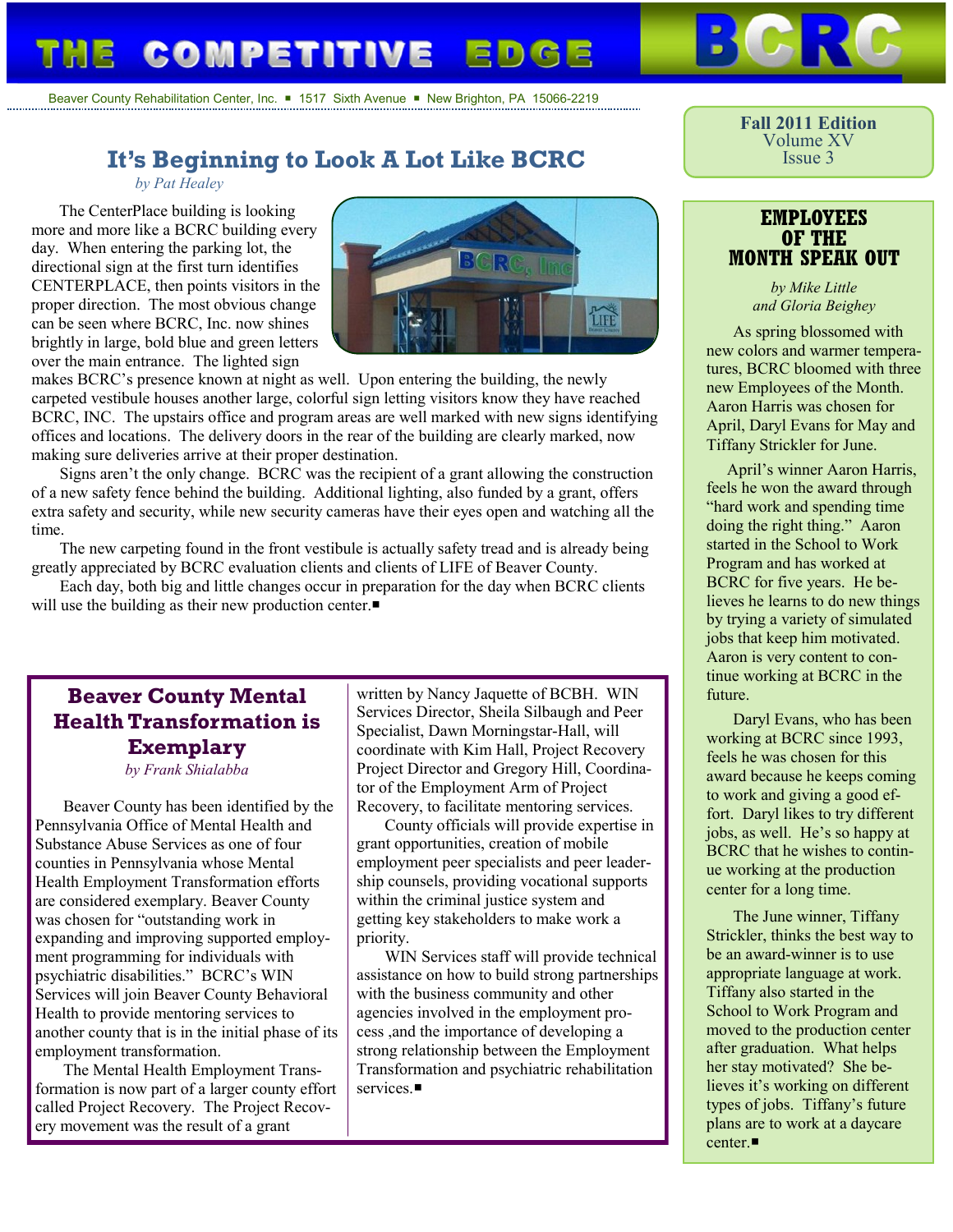

*Follow these tips this fall and be safe.*

#### *Space heaters need space*

Remember to leave at least three feet of space around your heater. Unplug it when it is not being used.

#### *Test your carbon dioxide detector*

During cold weather, test the carbon dioxide detector near your home's bedrooms.

#### *Never heat with an oven*

On chilly autumn mornings, avoid the temptation to heat your house with a gas range or open oven door. Unvented fumes can build up to levels that can make you ill.

#### *Replace fire extinguishers*

Check the date on your fire extinguisher to make sure that it has not expired. If it has expired or discharge, be sure to replace it promptly.

#### *Test your smoke detectors*

Replace faulty batteries or if necessary replace the detector.

Ŀ

#### **Consumers Say Aurora is Outstanding**

The results of a recent Aurora Psychiatric Rehabilitation interview of 20 program participants are very encouraging. Eighteen out of 20 interviewees felt comfortable expressing their opinions and all 20 were satisfied with their practitioner.

One consumer expressed his comments very eloquently stating, "I love the people at Aurora. First, they made me feel very at ease, which is critical to recovery. They taught me and gave me the tools necessary to accomplish the goals I am working on, on my own. They worked with me to find out exactly what I need and [they] work hard to help me get there with lots of compassion and a little tough love."

Other comments include, "The staff is wonderful and peers are supportive," "My health has improved" and "It's like a gem in Beaver County. It is amazing and outstanding." ▶

#### **Two Honored by PIBH**

Justin Ehrenberg, who cleans the state police barracks for BCRC, and Joanna Greco, BCRC Director of Contract Acquisition, were recently honored by PIBH (PA Industries for the Blind and Handicapped).

Justin was chosen as runner up for the Nettie Mann Achievement Award at this year's annual banquet in Harrisburg, PA. Justin was honored as "an individual who shows exceptional work ethics on state contracts." Justin received a plaque and cash award and was profiled in the PIBH newsletter. He was most excited about meeting guest speaker Scott McIntyre. Scott was a runner up on one of the recent seasons of American Idol. He plays piano, sings and composes music, and he is an artist who happens to be blind.

Also recognized by PIBH was Joanna

Greco, BCRC Director of Contract Acquisition. Joanna was recently named to the Board of Directors of PIBH. Joanna will be involved in future PIBH planning meetings.



## **"I've Got It"**

#### *by Frank Shialabba*

When confronted with a new job task at Kuhn's Market in Hopewell Township, 28 year old Carl Boler smiles confidently and simply says "I've got it." Yes, Carl Boler has it. He has a job that he loves and the self-esteem to work independently.

Carl always had a kind, gentle and soft-spoken manner. However, when he was referred to BCRC's WIN Services by OVR Counselor Kathy Smith, he didn't have the opportunity to use these assets at a regular job. He worked three hours a week making boxes for a local pizza company, but he wanted to do more. With the help of WIN and OVR, Carl started a job at Kuhn's Market in October 2010. According to WIN Employment Specialist Laura Foss, "Carl was a quick learner. This was the first time I had ever job coached someone, and Carl was just a joy. He made it easy for me. After only two weeks, he knew the basics of the job and I was able to start fading."

Carl's work habits are impeccable. Along with bagging customer's groceries, he always looks for extra ways to help out his employer. He is quick to help with carts, clean the floors and find any number of little jobs around the store. Ms. Foss states, "Carl sincerely wants to do a good job. I gave him a written checklist of his duties and he now has a mental checklist which he uses with great skill to complete his job tasks."

Along with a wonderful work ethic, Carl's personality is valued greatly by his employer. Ms. Foss describes Carl as, "A very likeable young man who has just the finest manners. He is one of the most polite and sincere persons I've ever met and he treats the customers with such respect."

Carl's employer is confident that he will do an outstanding job, and Carl smiles broadly as he proudly pronounces, "I've got it."■

## **Board Acknowledges Staff Safety Record**

The BCRC Board of Directors acknowledged the superb safety record of BCRC's staff with a reception at the First Presbyterian Church in Beaver, PA on Tuesday, June 28. Executive Director, Paulette Miller, praised staff's efforts to protect the welfare of all and maintain low insurance rates through exemplary safety practices. Refreshments were served and gift cards from the BCRC Board of Directors were presented to



staff for maintaining safe work practices. The BCRC staff wishes to thank the Board of Directors for this thoughtful and greatly appreciated acknowledgement.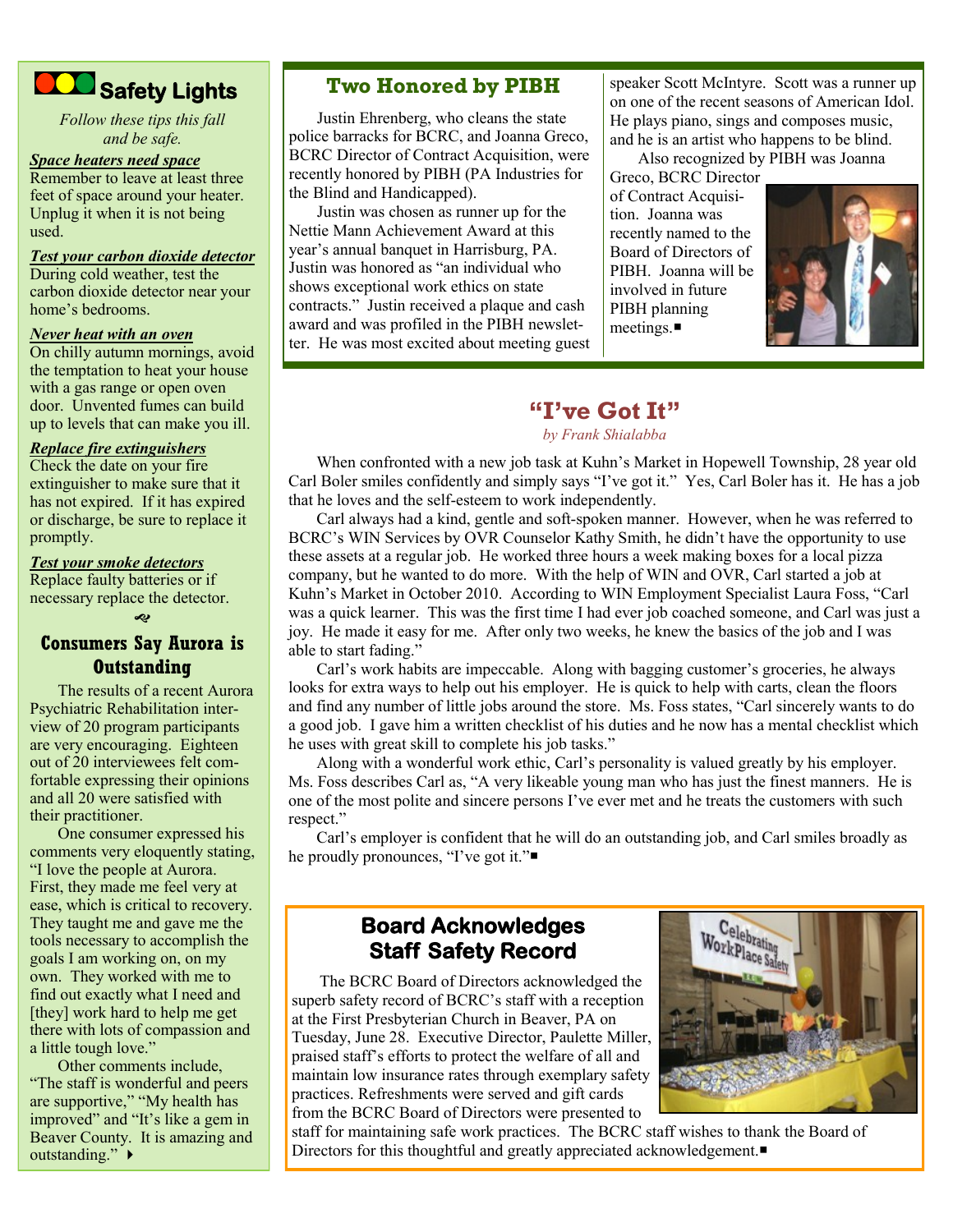## **BCRC Staffer Collaborates On Work of Art**

BCRC Director of Contract Acquisition collaborated with nine children from the Keystone Blind Association to create a sculpture for Scott McIntyre, who was a guest speaker at this year's Pennsylvania Industries for the Blind and Handicapped Banquet. Mr. McIntyre is a singer who also happens to be blind.

The piece of art, represented in heart shaped balloons, was done in honor of the song *Heart Strings* by McIntyre. While the children sculpted the hearts, Ms. Greco "helped put the piece together."

Many stories are told through the sculpture. One of the beautiful pieces feels more like a circle because the artist wanted Scott to know that her heart was inside the piece (not showing on the outside). Another looks incomplete with the outside cracked and dimpled. This was done intentionally so that the dimples of the artist's fingers could be felt by Scott's fingers.

The plaster hand at the base of the piece was handled by all the students so they could feel that their contribution was part of the entire work of art  $\blacksquare$ 



**Children's hearts spring forth in original sculpture.**

## *Two Lives Touch at Annual Picnic*

*by Ashley Greenawalt*



**Joanna** *(left)* **and Linda** *(right)* **meet at picnic.**

 Two remarkable women, who have often been isolated from other people, connected at this year's annual client picnic through sign language and shared experience. These two individuals, Linda Gatto and Janna Nelson, met for the first time and touched each other in a way that few people could understand.

 Linda Gatto, a woman who is deaf, has made remarkable progress during a long and difficult road. After initially resisting Aurora Services, she found a whole new

world of communication through deaf and

hearing peers and staff who include her in their conversations.

Since joining Aurora, Janna Nelson, who is not able to see or hear, has participated in psycho-

educational groups and mobile psych rehab with an interpreter. Janna has been a great asset to her peers as she provides valuable feedback. She has been accepted by other group members who love to spend time with her.

When introduced for the first time at the annual BCRC picnic, Linda was aware that Janna was also deaf and wanted to meet her. Linda immediately understood the need to sign in Janna's hands. She bravely and confidently communicated with Janna, asking her questions and telling her about her new shirt. Janna was pleased to meet Linda and was delighted that Linda described the flag on her shirt and guided her to feel the beading.

Janna later told Aurora staff that it was nice to meet someone who understands her deafness, and Linda echoed this sentiment with a big smile. Linda grabbed Janna's hands and held them with the pride and happiness of new-found friendship. This experience has touched everyone who knows Linda and Janna, and the value of their friendship goes beyond what words can express.



**Janna and Linda's hands touch in friendship.**

Congratulations to the amazing and outstanding consumers and staff of Aurora Services.

#### *SPOTLIGHT ON:* **Robin Devine**

According to Robin Devine, spare time is something that other people have. She is a single moth-



er who works, teaches, goes to school and raises a seven-year old daughter. Robin was recently hired to join BCRC's secretarial staff.

Robin brings a world of talent and ambition to her secretarial job at BCRC. She has a daily schedule that most people would find daunting. Along with working eight hours a day as a secretary and raising her child, she teaches at the Community College of Beaver County in the evening. She teaches Office Technology at CCBC which includes classes like medical terminology, billing, medical transcription and the Microsoft Office applications.

Robin also attends Geneva College in pursuit of her Master's Degree in Organizational Leadership. She anticipates receiving this degree on September 21 of this year. Currently, Robin has a Bachelor's Degree in Human Resources from Geneva and hopes to get her doctorate degree in the future.

This ambitious young lady, who came to Beaver County from Madison, Wisconsin eight years ago, loves her new job. She states, "on my previous job I worked mostly by myself. I love being around people and especially the friendly atmosphere of BCRC."

BCRC would like to extend a warm-hearted welcome to Robin Devine, an exceptionally ambitious young woman and a wonderful addition to our staff.